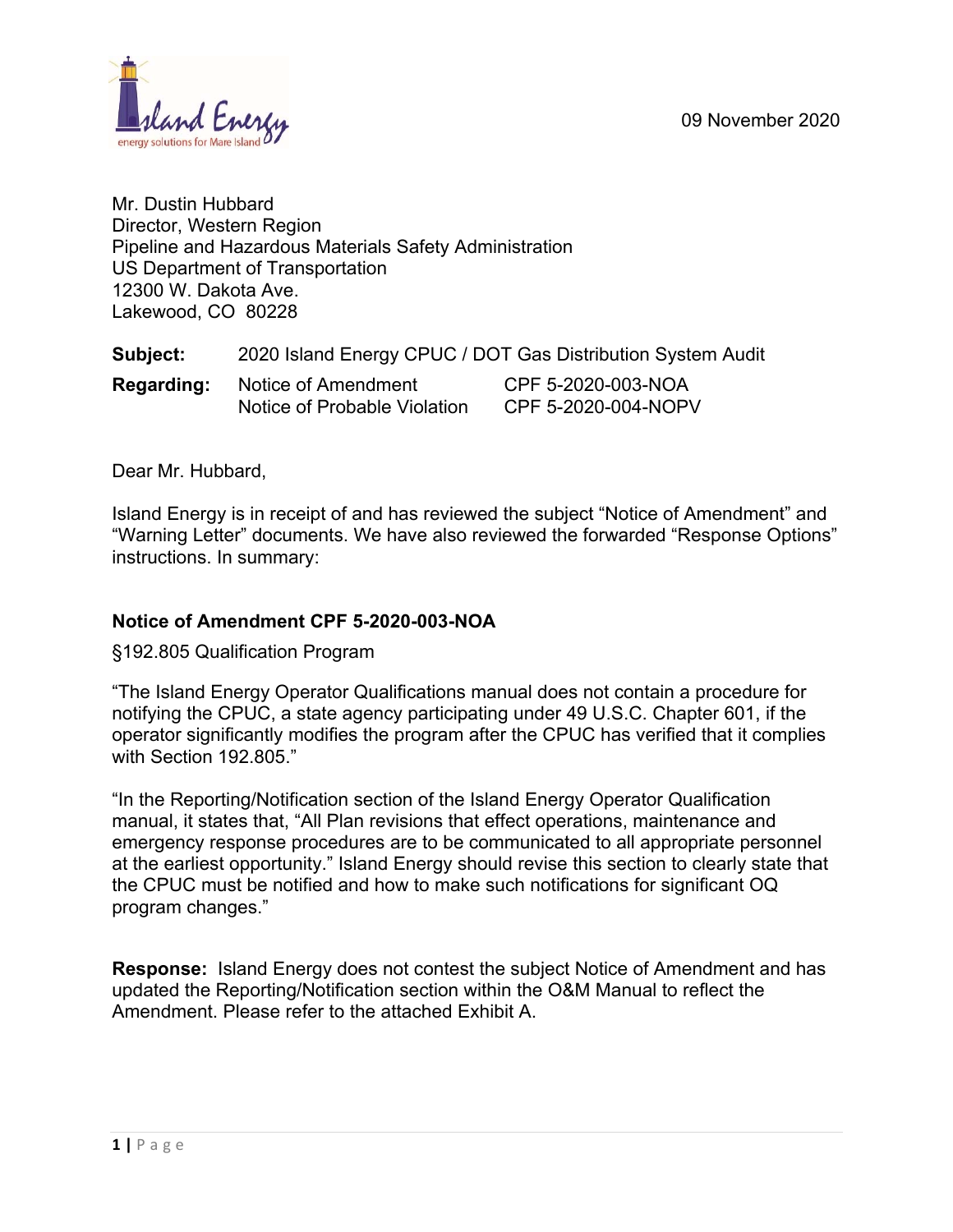### **Notice of Probable Violation CPF 5-2020-004-NOPV**

### **1. §192.616 Public Awareness.**

 $(a) \ldots$ 

- **(d) The operator's program must specifically include provisions to educate the public, appropriate government organizations, and persons engaged in excavation related activities on:** 
	- **(1) Use of a one-call notification system prior to excavation and other damage prevention activities;**
	- **(2) Possible hazards associated with unintended releases from a gas pipeline facility;**
	- **(3) Physical indications that such a release may have occurred;**
	- **(4) Steps that should be taken for public safety in the event of a gas pipeline release; and**
	- **(5) Procedures for reporting such an event.**

"The Island Energy Public Awareness Program procedures do not identify dredging companies as individual stakeholders. Island Energy operates a pipeline main that passes under the Napa River ship channel. This issue was cited by Western Region in CPF 5-2017-0012M, Item 4."

**Response:** Island Energy has identified one (1) dredging/commercial company that periodically transects the Mare Island Causeway Bridge. No other commercial traffic was identified. The dredging company is "Lind Marine", which is also an Island Energy Customer.

In addition to Customer notifications, Island Energy will provide separate and specific printed information and One-Call Center outreach on an annual basis to the dredging company per API RP 1162 Section 2.8, Table 2-1.4 "Excavators and Contractors".

Such outreach information to include pipeline size and location on the bridge, location within the Napa River (including isometrics), and advisories on physical indications of a release, public safety actions, and procedures for emergency or other related notifications. The O&M manual to be revised accordingly.

### **2. §192.616 Public Awareness**

**(a) . . .** 

**(c) The operator must follow the general program recommendations, including baseline and supplemental requirements of API RP 1162, unless the operator provides justification in its program or procedural manual as to why compliance with all or certain provisions of the recommended practice is not practicable and not necessary for safety.** 

"Island Energy failed to deliver materials and messages to the Coast Guard in 2019. Table 2-1 of API RP 1162 requires an annual frequency to Emergency Officials."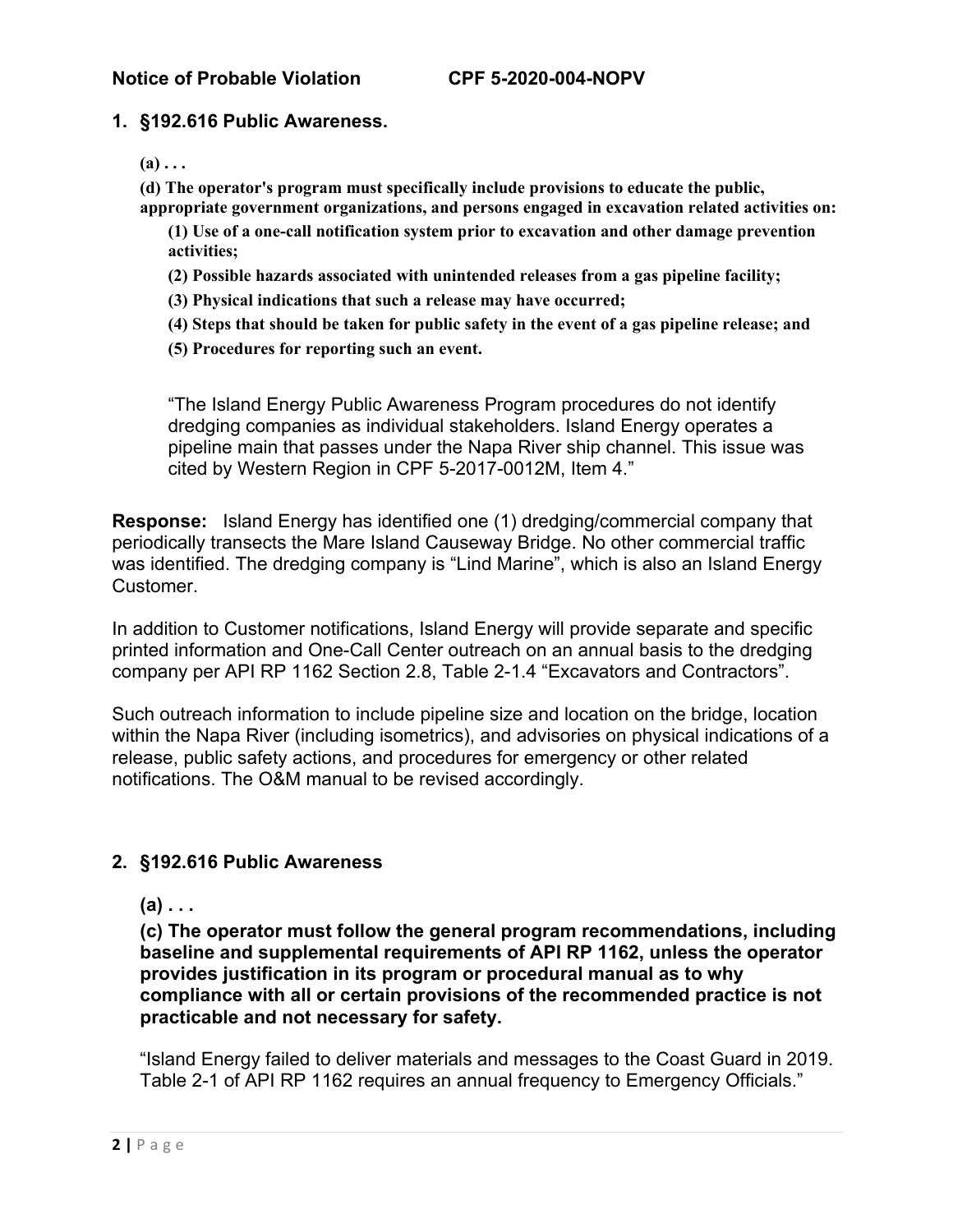"See CPF No. 5-2017-0012M, Operator Response at 2 (Sept. 8, 2017) (on file with PHMSA) (noting that "[t]he U.S Coastguard has also been added to the list of local safety agencies to receive annual emergency response information as detailed in our public awareness plan") and Attachment (updated procedures)."

**Response:** The local Coast Guard Station was added to the O&M subsequent to CPF 5-2017-0012M. See the screen shot below. However, as identified by the audit, we are not finding evidence that an outreach notification letter was actually sent to the USCG.

|                                                              | <b>Procedural Manual for Operations,</b><br><b>Maintenance and Emergencies</b> |                |                                 |  |
|--------------------------------------------------------------|--------------------------------------------------------------------------------|----------------|---------------------------------|--|
|                                                              | Form 615-2                                                                     |                | Approval Date:                  |  |
|                                                              | Revision date: 2/07/20                                                         |                | Supersedes: All previous date's |  |
| energy solutions for                                         | <b>Emergency Telephone List</b>                                                |                |                                 |  |
| <b>SCHOOLS</b>                                               |                                                                                |                |                                 |  |
| MARE ISLAND ELEMENTARY SCHOOL                                |                                                                                | (707) 556-8560 |                                 |  |
| <b>TOURO UNIVERSITY</b>                                      |                                                                                |                | (707) 638-5259                  |  |
| <b>US COAST GUARD</b>                                        |                                                                                |                |                                 |  |
| <b>Causeway Station</b><br>2 Harbor Way<br>Vallejo, Ca 94590 |                                                                                | (707) 643-2975 |                                 |  |
| Mare Island Pier 35 Station                                  |                                                                                |                | (415) 556-2760                  |  |
| <b>Mare Island Preservation Hill Station</b>                 |                                                                                | (415) 399-3520 |                                 |  |

We have also learned that the USCG Vallejo "Causeway Station" listed above has apparently been out of service for some time.

With the Causeway Station out of service, Island Energy has identified Carl Hausner, Chief, Bridge Section, Eleventh Coast Guard District as the senior and most appropriate contact within the USCG for Mare Island Causeway Bridge emergency and annual safety notifications. His office is located on Coast Guard Island, Alameda CA.

Island Energy will provide separate and specific printed information outreach on an annual basis to the USCG Regional Bridge Section per API RP 1162 Section 2.8, Table 2-2.1 "Emergency Officials".

### **3. §192.616 Public Awareness**

**(a) . . .** 

**(c) The operator must follow the general program recommendations, including baseline and supplemental requirements of API RP 1162, unless the operator provides justification in its program or procedural manual as to why compliance with all or certain provisions of the recommended practice is not practicable and not necessary for safety.** 

"Island Energy was not able to provide documentation that it had conducted an effectiveness review of the Public Awareness Program, nor was able to provide justification in its program or procedural manual as to why compliance with this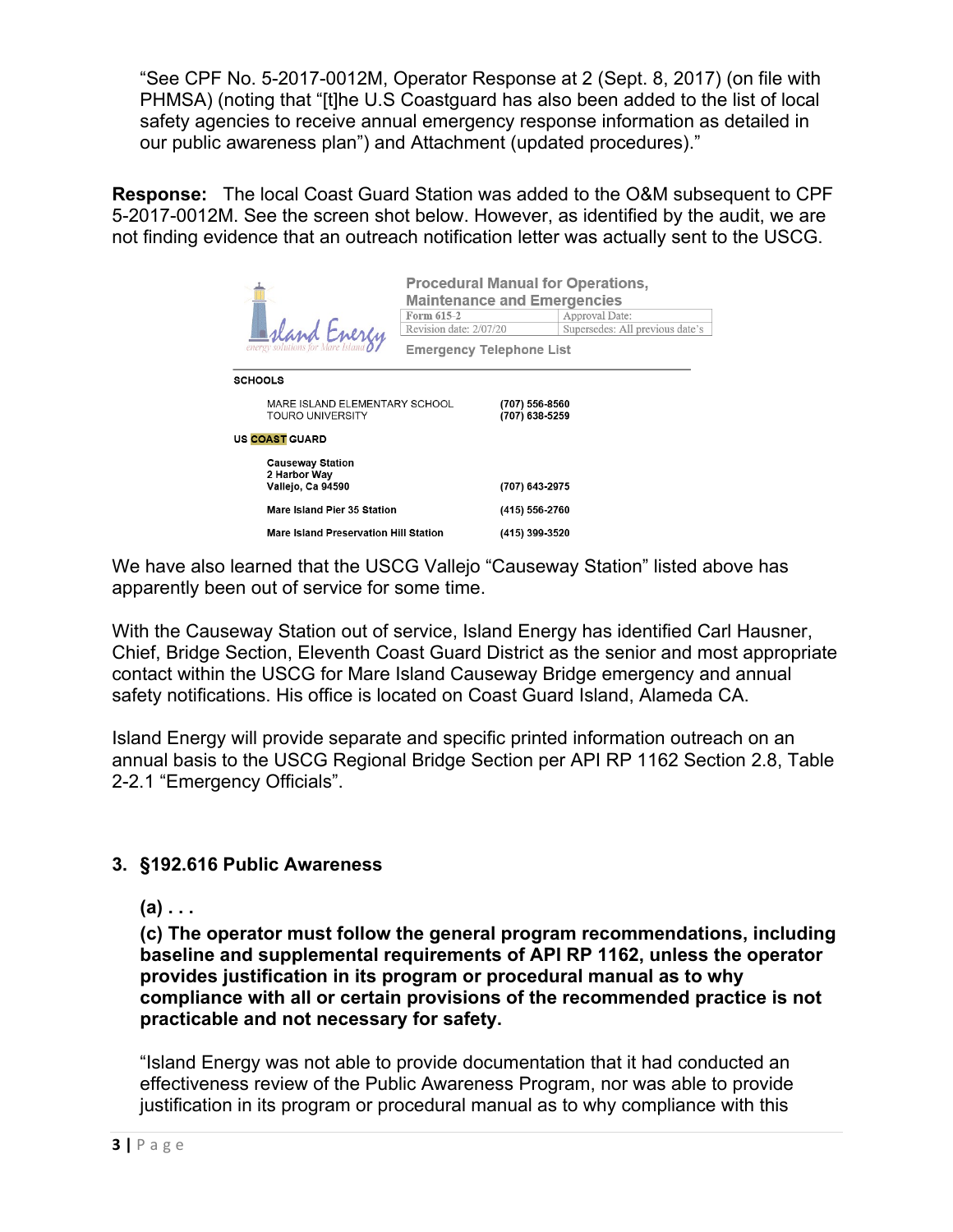effectiveness review was not practicable and not necessary for safety. An Effectiveness review is required by API RP 1162 Section 8.4."

**Response:** Island Energy has begun the process of developing an "Effectiveness Review" program per API RP 1162 Section 8.4 and 8.5. Island Energy intends to execute on the program 1Q2021 and within the 180 days required by the subject NOPV.

Should you have any questions or require additional information, please advise. My contact information follows below.

Sincerely,

Douglas W. Buchanan

Douglas W. Buchanan, PE Power Company Manager

### **CONTACT INFORMATION:**

Douglas W. Buchanan, PE Power Company Manager Pittsburg Power Company – Island Energy 995 Walnut Ave. Vallejo. CA 94592

(925) 252-4185 o (925) 596-0527 c Email: [dougbuchanan@ci.pittsburg.ca.us](mailto:dougbuchanan@ci.pittsburg.ca.us)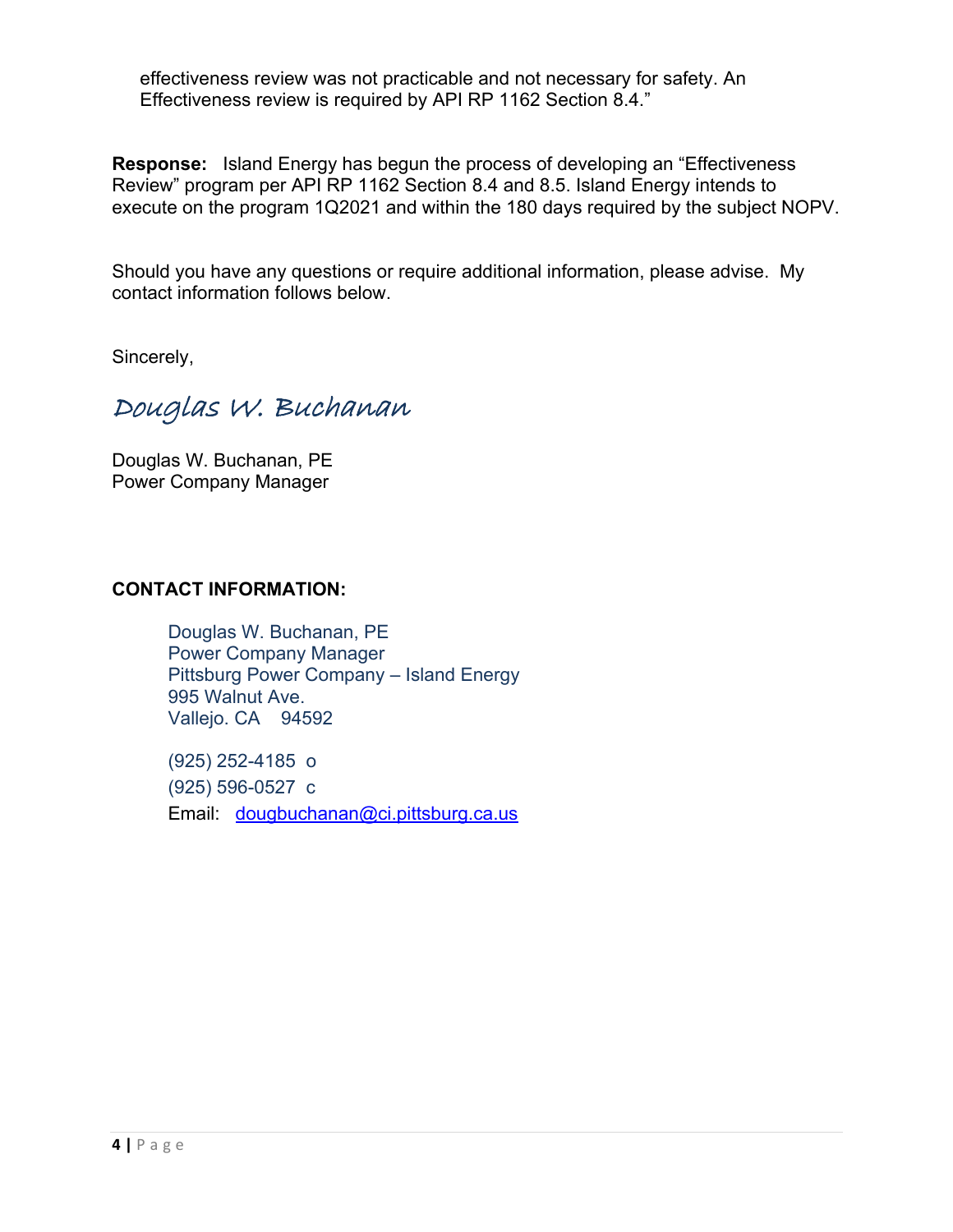# **Exhibit A**



**Procedural Manual for Operations. Maintenance and Emergencies** 

**Sub Part L: Operations** Approval Date:

Revision date: 11/05/2020 Supersedes: All previous date's

**Public Awareness** 

### **Operator Qualification (OQ) Procedure Change Notification**

In the event of a significant or material change in the use, application or content of the approved Operator Qualification (OQ) Manual or process, or in the adoption of a new third-party program, Island Energy, per PHMSA §192.805, shall immediately notify the PHMSA Administrator and the State Agency participating under 49 U.S.C. Chapter 601.

1. Notifications to the Pipeline and Hazardous Materials Administration (PHMSA) are to first be submitted by electronic mail to InformationResourcesManager@dot.gov. followed by regular mail to:

ATTN: Information Resources Manager DOT/PHMSA/OPS\ East Building, 2nd Floor, E22-321 New Jersey Avenue SE., Washington, DC 20590

(or as otherwise listed within 49CFR192.805(i))

2. Notifications to the California Public Utilities Commission (CPUC) are to first be submitted by electronic mail to terence.eng@cpuc.ca.gov.followed by regular mail to:

ATTN: Terence Eng, P.E. Program Manager, Gas Safety and Reliability Branch Energy Division California Public Utilities Commission 505 Van Ness Avenue San Francisco, CA 94102

415-577-7658 (cell)

### **RELATED CODE PROCEDURES**

49 CFR § 192.616: Public Awareness

Prepared by: HIT-KIT, LLC <sup>8</sup>2007-2010 All Rights Reserved Revised by: Island Energy 2011 - 2020